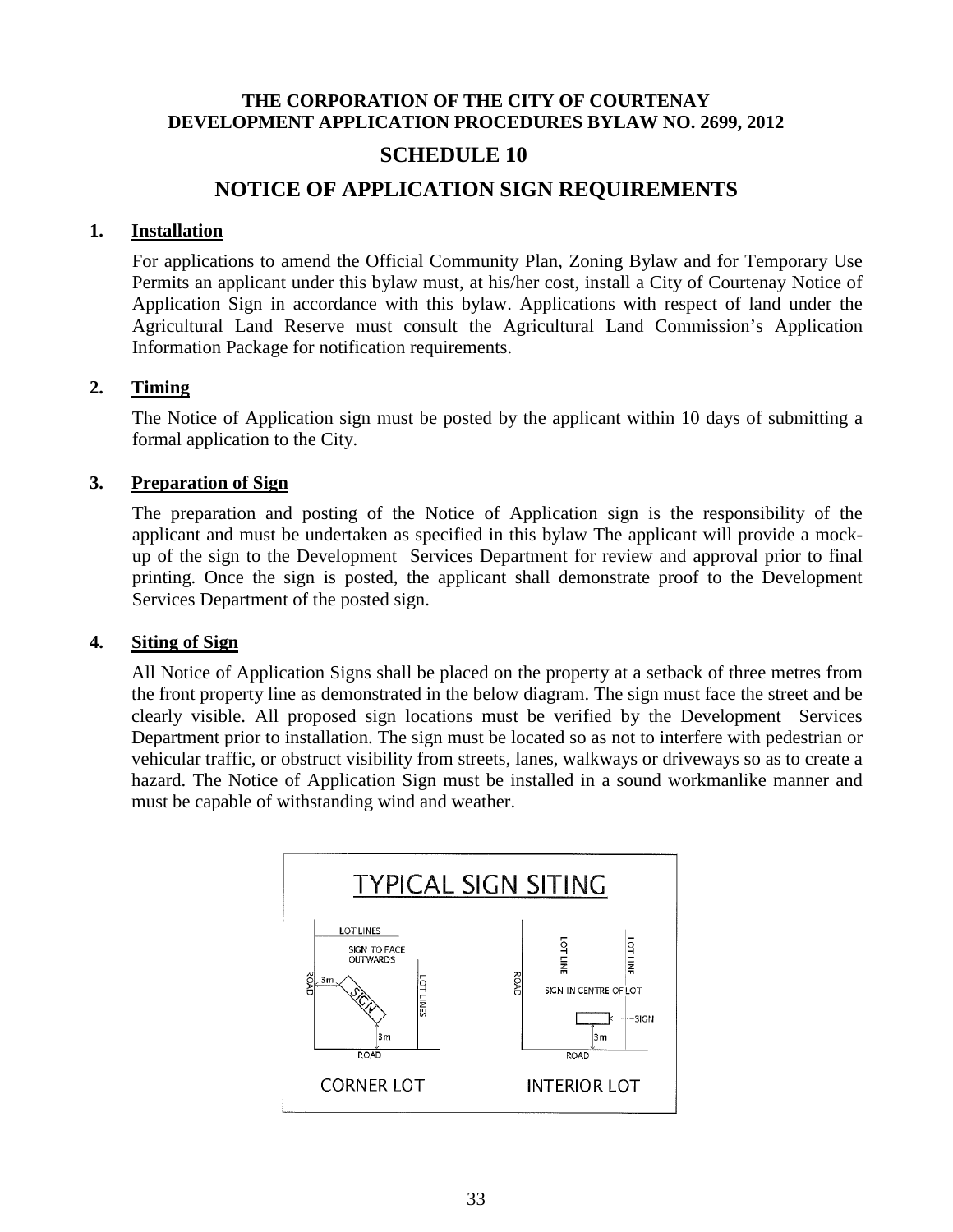### **5. Number of Signs**

The applicant shall post a minimum of one Notice of Application Sign. For large parcels with over 200m of street frontage, one Notice of Application Sign shall be required for each 200 m of street frontage, to the maximum of three signs.

### **6. Maintenance of Sign**

It is the responsibility of the applicant to ensure the sign(s) remain intact and visible as per the sign siting specifications until such time the sign can be removed, in accordance with Section 8 below.

### **7. Amendments to Application**

If any significant amendments are made to the application, the applicant will be required to install new sign(s) reflecting the change in application. The applicant will provide a mock-up of the sign to the Development Services Department for review and approval prior to final printing.

### **8. Sign Removal**

The Notice of Application Sign shall be removed by the applicant within seven days following:

- 8.1 The conclusion of the public hearing or adoption of the amending bylaw if the public hearing has been waived; or
- 8.2 The final consideration of an application by Council; or
- 8.3 The abandonment of the application.

### **9. Failure to Post and Maintain**

Failure to post and maintain the required Notice of Application Sign(s) in accordance with this bylaw shall result in the postponement of any Council/committee meeting and any costs associated with the postponement will be borne by the applicant. Non-compliance with this section due to the removal, destruction, or alternation of the sign by vandalism or natural occurance shall not affect the validity of the application or postpone a Council/Committee meeting as long as reasonable efforts have been taken by the applicant to maintain the sign.

### **10. Required Format**

- a) Minimum size: 1.8 m width, 1.2 m height.
- b) For OCP or Zoning Amendments and Temporary Use Permits, signs should have dark blue background with white lettering and maps should have a white background with dark blue highlights.
- c) Lettering: block capitals, with:
	- headings not less than 20 cm in height;
	- notice copy not less than 13 cm in height;
	- map lettering not less than 8 cm in height.